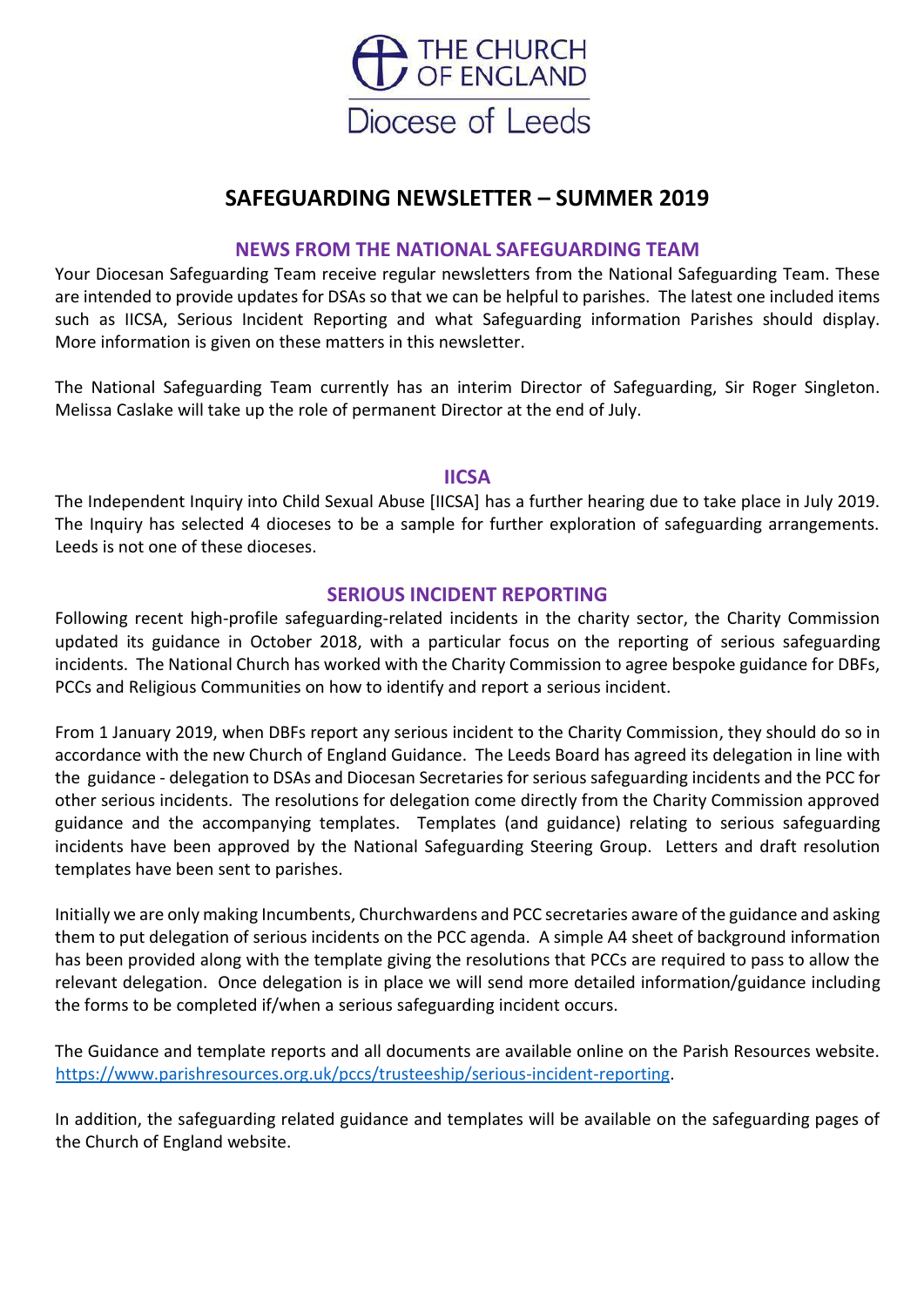## **PARISHES AND DISPLAYING SAFEGUARDING INFORMATION**

The National Safeguarding Team has received a number of enquiries about what information parishes need to display about safeguarding. Advice on this can be found in the House of Bishops Practice Guidance on Roles and Responsibilities 2017, section 3. This confirms that parishes must display the following:

- A formal statement of adoption of the House of Bishops Policy 'promoting a Safer Church: safeguarding policy statement'. This should be signed on behalf of the PCC.
- The contact details of the Parish Safeguarding Officer, Churchwarden and other local leaders.
- Information about where to get help with child and adult safeguarding issues and for this to include contact details [appendix 5 of the Roles and Responsibilities will be of assistance here].

This information should be displayed on the parish notice board but the Parish Handbook notes that parishes should ensure that safeguarding information is clearly visible on the parish website, preferably on the front page or with a link from the front page to the documentation. For those parishes that do not have a website, they may want to offer some information on the national church website - A Church Near You ('ACNY'). Churches can add a page to their ACNY profile with their local safeguarding details.

#### **DBS ENQUIRIES**

Advice in the Safer Recruitment Practice Guidance, Appendix 8 [House of Bishops May 2017] [https://www.churchofengland.org/sites/default/files/2017-11/safeguarding%20safer\\_recruitment\\_practice\\_guidance\\_2016.pdf](https://www.churchofengland.org/sites/default/files/2017-11/safeguarding%20safer_recruitment_practice_guidance_2016.pdf) confirms that where a parish 'sponsors or approves children's work or work with adults experiencing, or at risk of abuse or neglect, then they will be eligible for an enhanced criminal record check without barring information. This may relate to PCCs. In such cases members of the PCC will be eligible'.

Thus, those PCCs who come into this category will need to ensure that all members are checked at this level. Where this is a new process, the Diocesan Safeguarding Team recommends that Churchwardens and Parish Safeguarding Officers are prioritised and that PCCs work slowly through other members.

Details of the Safer Recruitment training, jointly delivered by Safeguarding and HR, can be found on the safeguarding page of the Diocesan website.

Please note that while DBS checks are not necessary for anyone who is a church musician or chorister, should they move towards a greater involvement with children and young people, e.g. teaching or acting as a musical director, then a check will be required.

#### **TRAINING**

Safeguarding is so important that it is something which everyone in the church should have an understanding of. We now have training that is accessible on line and we would encourage everyone to take the opportunity to find out more about safeguarding via this link [www.leeds.anglican.org/safe-training.](http://www.leeds.anglican.org/safe-training)

The current Learning and Development Framework has been reviewed and revised and there will be some changes later this year. Details will be shared in the next newsletter but, for the meantime, please continue to book places on these courses via Gail O'Neill on – 0113 353 0204 – or email gail.oneill@leeds.anglican.org.

## **CHARACTER REFERENCES IN COURT CASES**

Occasionally members of the Safeguarding Team are asked to advise when someone from a parish is going to be appearing in court on serious safeguarding matters, and another member of their congregation is asked to give a character reference. Sometimes the defence barrister makes this approach. Our advice is that while we cannot insist that the member of the congregation should not do this, clergy and others in church should consider carefully the impact of giving a reference, particularly in the event of a conviction and custodial sentence.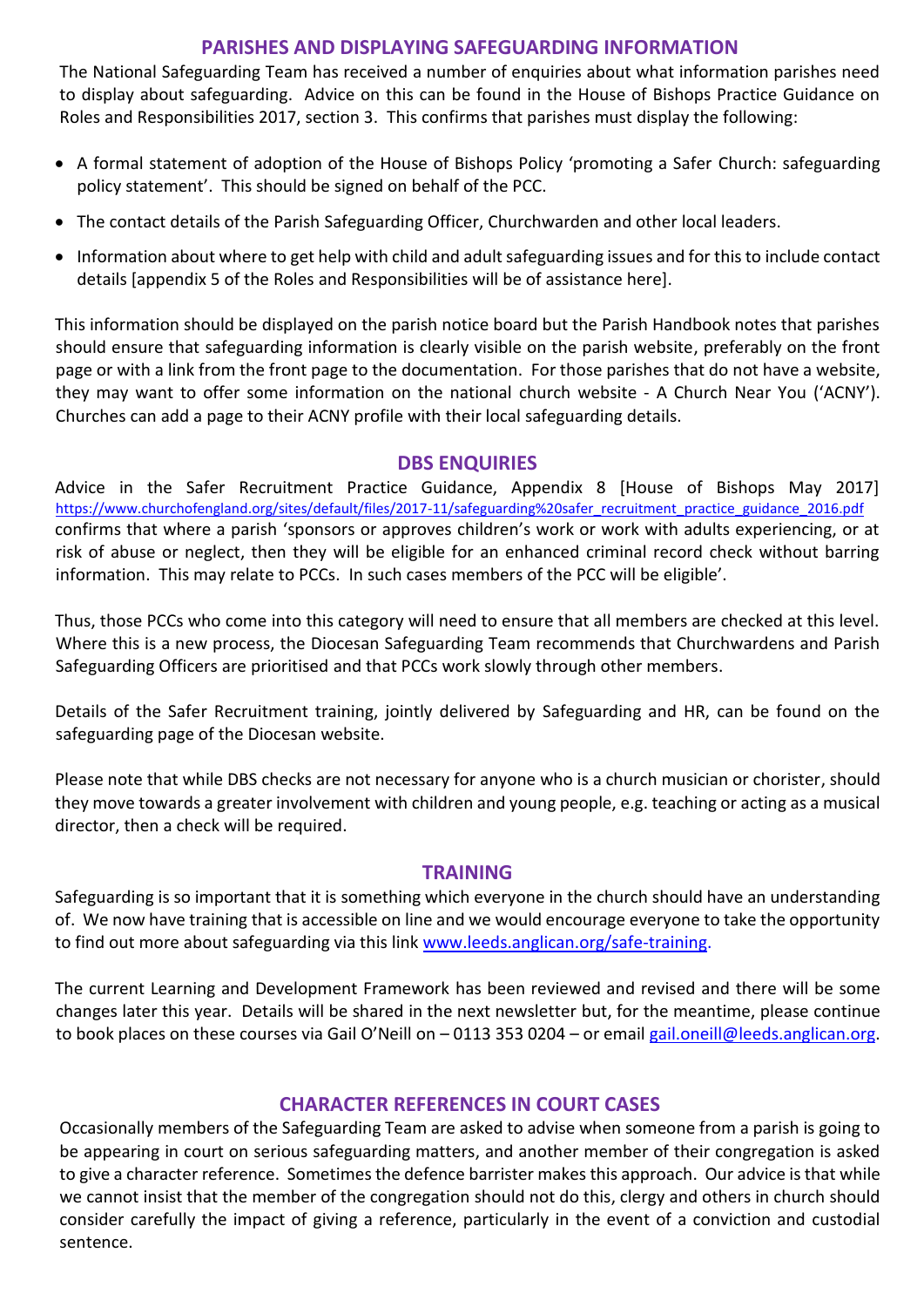Recently the Safeguarding Team have become aware that following the giving of a reference where there was a conviction, the reference giver's employer was made aware of this by the Local Authority resulting in a dismissal from post.

Please contact the Safeguarding Team if anyone in your church is approached in these circumstances.

## **SAFEGUARDING ENQUIRIES**

If you have a specific safeguarding enquiry, you should contact the Diocesan Safeguarding Adviser for your episcopal area. However, if you have a more general enquiry – about training or where to find information, then you should e-mail enquiries@leeds.anglican.org or telephone 0113 2000 540.

## **REMEMBER**

**If a child or adult is at** *immediate* **risk of significant harm, in the first instance you should contac[t](http://www.westyorkshiredales.anglican.org/sites/default/files/files/localauthoritycontacts2jan2015.pdf) [your local social services team](http://www.westyorkshiredales.anglican.org/sites/default/files/files/localauthoritycontacts2jan2015.pdf) [o](http://www.westyorkshiredales.anglican.org/sites/default/files/files/localauthoritycontacts2jan2015.pdf)r local police (call 999) - and then inform your DSA.** 

## **Complaints and Whistleblowing**

If you are not satisfied that a safeguarding issue has been dealt with appropriately and you are unable to resolve the matter with one of our safeguarding advisers then please contact the Diocesan Secretary, Mrs Debbie Child, on 07713 623544, who will listen to and investigate your concerns.

The Diocese of Leeds Complaints Policy and Whistleblowing Policy can both be found on the Safeguarding section of the diocesan website.

# **YOUR DIOCESAN SAFEGUARDING ADVISERS**



**JENNY PRICE BRADFORD & HUDDERSFIELD EPISCOPAL AREA 07800 740001 0113 353 0258**